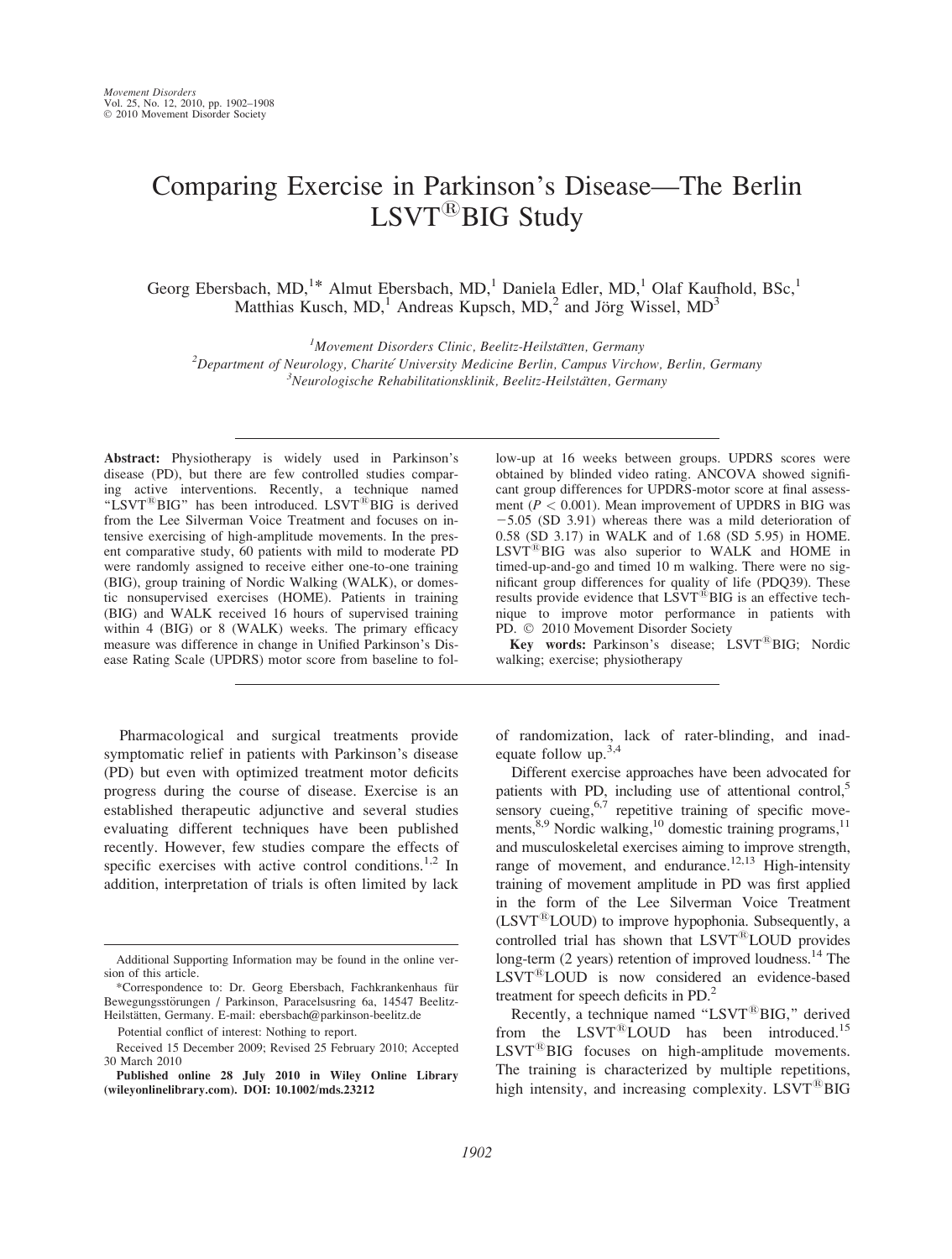is delivered in 16  $(4 \times$ /week for 4 weeks) individual 1hour therapy sessions. The goal of  $LSVT^{\mathcal{B}}BIG$  (and  $LSVT^{\&}LOUD$  is to improve movement perception and to recalibrate disturbed scaling of movement amplitudes.

The aim of the current study was to compare the effects of LSVT<sup>®</sup>BIG, Nordic walking, and unassisted home exercises. Nordic walking is a standardized approach that has been recommended for treatment of  $PD<sup>10</sup>$  and is widely used in many countries. Subjects assigned to Nordic walking and  $LSVT^{\circledR}BIG$  received the same total dose of therapist time. Training frequency (twice per week) and manpower (group treatment) were lower and therefore more representative of standard care situation in Nordic walking compared to  $LSVT^{\circledR}BIG$ . The primary outcome measure was motor performance as assessed by blinded video rating of the Unified Parkinson's Disease Rating Scale  $(UPDRS)^{16}$  motor section.

## **METHODS**

# Patients

Sixty patients with PD referred from local outpatient clinics and office-based physicians were enrolled between June 2008 and May 2009. Participants were required to fulfill diagnostic criteria for idiopathic PD.<sup>17</sup> Inclusion criteria comprised Hoehn & Yahr stages I–III, $^{16}$  outpatient treatment, and stable medication 4 weeks prior to inclusion. Exclusion criteria were dementia (MMSE  $<$  25), severe depression, disabling dyskinesias, and comorbidity affecting mobility or ability to exercise. Patients were randomly allocated by drawing lots to  $LSVT^{\circledR}BIG$ , Nordic walking (WALK), or domestic exercise (HOME).

The study was approved by the local ethics committee and written informed consent was obtained from each subject.

## Interventions

One physiotherapist  $(0.K.)$  certified as  $LSVT^{\tiny{\textcircled{\tiny{R}}}}BG$ instructor and Nordic walking instructor delivered all BIG and Nordic walking sessions and also provided instructions for patients randomized to HOME. Patients assigned to LSVT<sup>®</sup>BIG received 16 1-hour-sessions  $(4\times)$ week for 4 weeks). Training (BIG) has previously been described in detail.<sup>18</sup> Briefly, 50% of exercises consist of standardized whole-body movements with maximal amplitude, repetitive multidirectional movements (e.g., stepping and reaching), and stretching. The second half of exercise includes goal-directed activities of daily living (ADL) according to individual needs and preferences. ADL were performed using high-amplitude "LSVT ${}^{\circ}\text{BIG-movements." }$  LSVT ${}^{\circ}\text{BIG}$  is delivered oneto-one with intensive motivation and feed back. Patients are constantly encouraged to work with at least ''80% of their maximal energy'' on every repetition. Patients are taught to use bigger movements in routine activities to provide continuous exercise in everyday movements.

Patients assigned to WALK received 16 sessions  $(2\times$ /week for 8 weeks). Each session lasted 1 hour and consisted of a standardized protocol for beginners including warming up, practicing Nordic walking, and, finally, a cooling down. Sessions were performed in a local park. All sessions were performed in groups of 4 to 6 participants and constantly supervised by the therapist.

Patients assigned to HOME received a 1-hour instruction of domestic training with practical demonstration and training. Exercises included stretching, high-amplitude movements, as well as active workouts for muscular power and posture.

Participants in all groups were encouraged to exercise regularly at home. They received a diary to document type and duration of exercise performed in addition to supervised  $LSVT^@BIG$  and WALK sessions. Additional information about the training programs is available in the online version of this article.

## Assessment Procedures

The primary efficacy measure was the difference in change from baseline in UPDRS-III-score between treatment groups at week 16. The interval between active interventions and assessments  $(12 \text{ weeks in } \text{LSVT}^{\textcircled{\tiny{B}}}\text{BIG})$ and 8 weeks in WALK) was considered to be sufficient to capture sustained effects of therapy. For blinded assessment of the primary variable, patients were videotaped while performing all UPDRS part III items. Videos were then rated by an experienced rater (G.E.) blinded for group allocation and time-point of examination. Rating of rigidity was facilitated by brief comments from the person performing the physical examination.

Secondary outcome variables included differences in change from baseline for the following parameters: quality of life (PDQ-39<sup>19</sup>), timed up-and-go  $(TUG),^{20}$  and time to walk 10 m (assessed with stopwatch). All tests were carried out during the medication "ON"-period.

## Data Analysis

Differences in change from baseline to week 16 between treatment groups were assessed using analysis of covariance (ANCOVA) with the baseline values as a covariate. If the overall comparison revealed significant differences between groups, pairwise comparisons were performed. On an exploratory basis, ANCOVA with the base-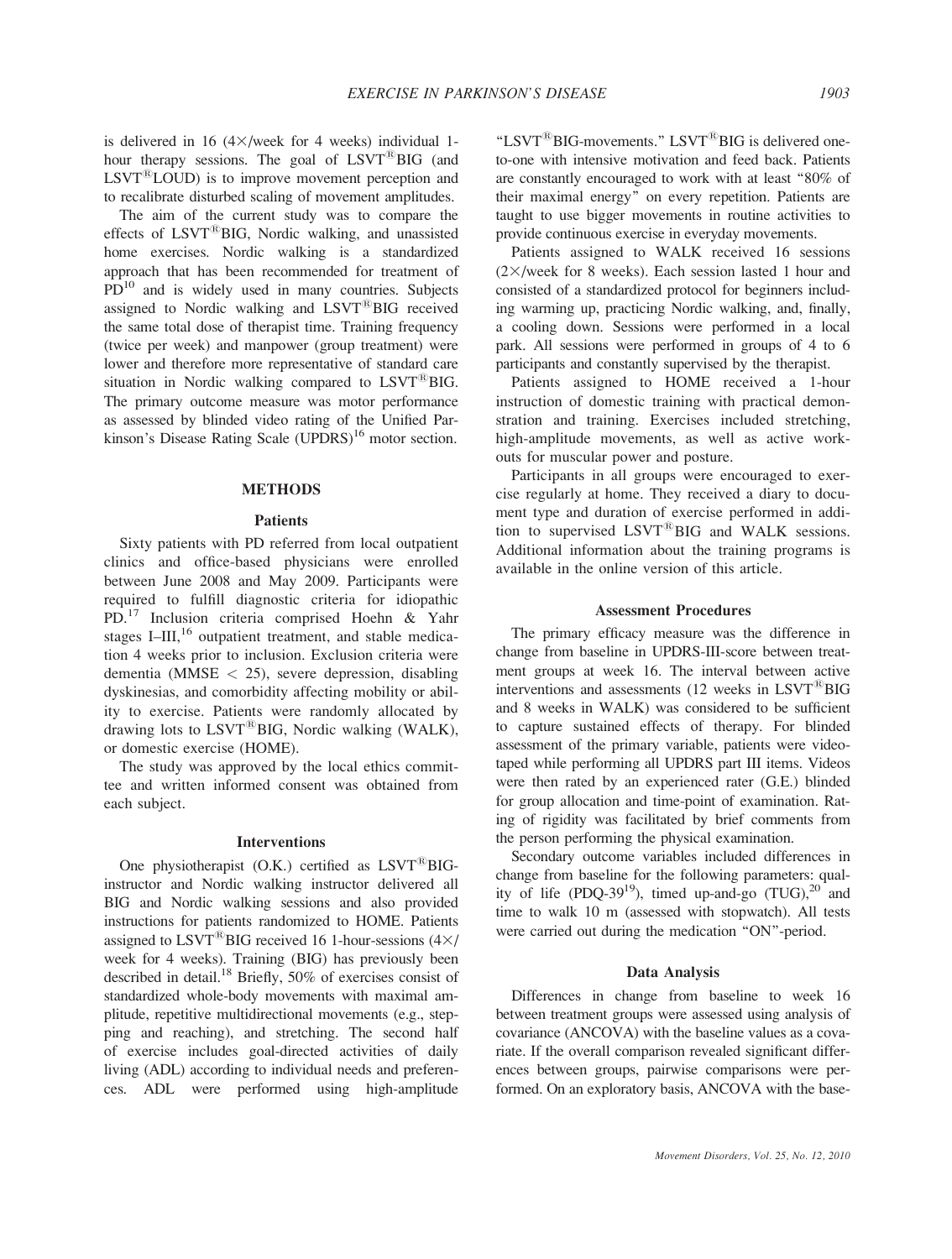

FIG. 1. Disposition of patients. [Color figure can be viewed in the online issue, which is available at wileyonlinelibrary.com.]

line values as a covariate was also used to analyze differences between intermediate and final assessments.  $\alpha$ -Level was set at 0.05 and outcome analyses were conducted on a per-protocol-basis using SPSS and SAS softwares.

# RESULTS

## Subject Disposition (Fig. 1)

Of the sixty patients randomly assigned for treatment, 58 subjects completed the study and were available for follow up at week 16: LSVT<sup>®</sup>BIG (n = 20), WALK ( $n = 19$ ), and HOME ( $n = 19$ ). One patient in WALK withdrew consent after 2 weeks, one patient in HOME dropped out before week 4 due to psychosis.

# Patient Characteristics (Table 1)

Univariate ANOVA showed no significant differences between groups for age, disease duration, weekly exercise time, and L-dopa equivalence dose (LED). Adjustments of antiparkinsonian medication between baseline and week 16 occurred in 18 subjects (6 in each group). Changes of mean LED resulting from these adjustments were small (17.5 mg in BIG, 7.9 in WALK and 23.7 in HOME) and did not differ significantly between groups (Kruskal-Wallis Test, 0.437). Mean weekly exercise time (in addition to  $LSVT^@BIG$  or Nordic Walking) between baseline and final examination according to diary entries was  $2.53$  (SD = 1.19) in BIG, 2.10 (2.05) in WALK, and 2.6 (1.12) in HOME.

## Efficacy (Table 2)

ANCOVA showed significant group differences for UPDRS-motor score at final assessment (Fig. 2). Mean change from baseline was  $-5.05$  (3.91) in LSVT<sup>®</sup>BIG, 0.58 (3.17) in WALK, and 1.68 (5.95) in HOME  $(P < 0.001)$ . In pair-wise comparisons, LSVT<sup>®</sup>BIG was superior to WALK ( $P < 0.001$ ) and HOME ( $P < 0.001$ ). Descriptively, improvement of UPDRS in  $LSVT^{\&}BIG$  was mainly related to bradykinesia items (items 18,19,23–27,29,31). Mean sum-score of these items decreased from 13.75 to 10 between baseline and week 16 in BIG. ANCOVA also showed group differences for TUG (mean change from baseline: LSVT<sup>®</sup>BIG:  $-0.75$  (1.94), WALK: 0.58 (1.72), HOME 0.44 (1.21),  $P = 0.033$ ) and pairwise comparisons revealed a better outcome in  $LSVT^@BIG$  compared to WALK ( $P = 0.036$ ) and HOME ( $P = 0.024$ ). There was a tendency for group differences in ANCOVA for timed walking (mean change from baseline: LSVT<sup>®</sup>BIG:  $-1.12$  (0.84), WALK  $-0.59$  (1.34), HOME:  $-0.45$  (1.08),  $P = 0.059$ ) with a better outcome in LSVT<sup>®</sup>BIG compared to WALK ( $P = 0.088$ ) and HOME (0.015). There were no significant group differences for PDQ39. Formal power analysis showed that the present study had a power of 27% to detect a difference of PDQ-sum-scores between the three groups. Seventy-four subjects need to be included in

TABLE 1. Subject characteristics

|                     | n | Age $(y)$                                                        | f/m          | Disease<br>duration $(y)$        | Hoehn &<br>Yahr                   | LED<br>(mg/d)                       |
|---------------------|---|------------------------------------------------------------------|--------------|----------------------------------|-----------------------------------|-------------------------------------|
| BIG<br>WALK<br>HOME |   | 20 67.1 (3.6) 13/7<br>$19$ 65.5 (9.0)<br>$19 \quad 69.3 \ (8.4)$ | 12/7<br>11/8 | 6.1(3.0)<br>7.8(4.4)<br>7.4(5.9) | 2,8(0.37)<br>2,6(0.4)<br>2,5(0.7) | 486 (301)<br>530 (288)<br>463 (260) |

Values are means (SD).

LED, L-dopa equivalence dose.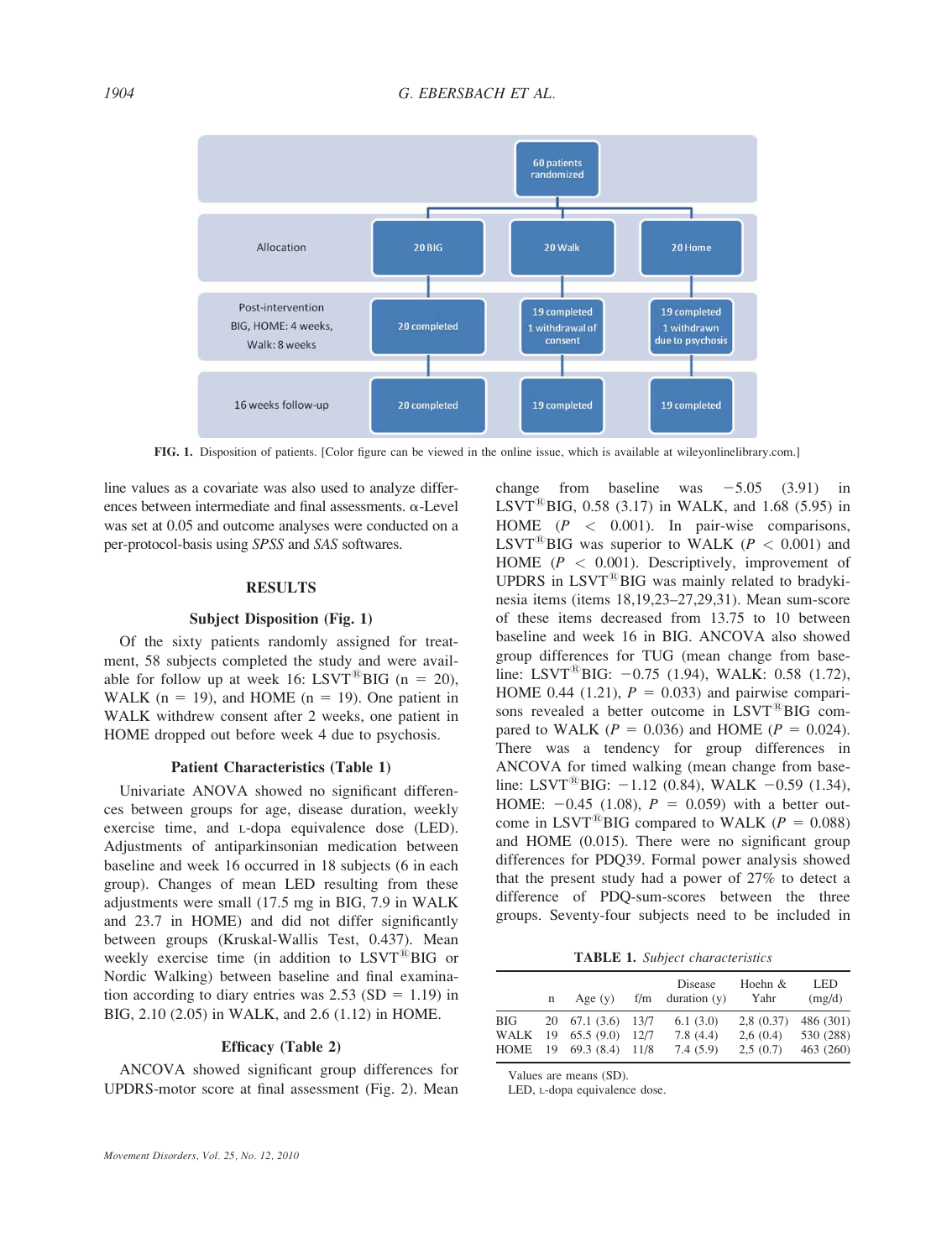|                         | Baseline,<br>mean $(SD)$ | Difference baseline/week<br>16, mean $(SD)$ | ANCOVA between<br>group, $F/P$ value | ANCOVA, pairwise<br>comparisons, $F/P$ value                                                  |
|-------------------------|--------------------------|---------------------------------------------|--------------------------------------|-----------------------------------------------------------------------------------------------|
| <b>UPDRS III</b>        |                          |                                             | $11.9 / < 0.001*$                    |                                                                                               |
| $LSYT^{\circledR}BIG$   | 21.1(6.3)                | $-5.05(3.91)$                               |                                      | LSVT <sup>®</sup> BIG vs. WALK 21.2/<0.001 <sup>*</sup>                                       |
| <b>WALK</b>             | 18.5(5.8)                | 0.58(3.17)                                  |                                      | LSVT <sup><sup>R</sup>BIG vs. HOME <math>16.7</math>/<math>&lt;</math>0.001<sup>*</sup></sup> |
| <b>HOME</b>             | 19.1(9.7)                | 1.68(5.95)                                  |                                      | WALK vs. HOME 0.53/0.470                                                                      |
| PDO39                   |                          |                                             | 1.36 / 0.264                         |                                                                                               |
| $LSVT^{\circledR}BIG$   | 31.2(20.3)               | $-3.25(11.28)$                              |                                      |                                                                                               |
| <b>WALK</b>             | 34.3(16.5)               | $-5.36(11.34)$                              |                                      |                                                                                               |
| <b>HOME</b>             | 35.8 (13.4)              | 0.21(12.00)                                 |                                      |                                                                                               |
| TUG (sec)               |                          |                                             | $3.64 / 0.033*$                      |                                                                                               |
| $LSVT^{\mathcal{B}}BIG$ | 8.1(1.6)                 | $-0.75(1.94)$                               |                                      | LSVT <sup>®</sup> BIG vs. WALK 4.77/0.036*                                                    |
| <b>WALK</b>             | 7.7(1.4)                 | 0.58(1.72)                                  |                                      | LSVT <sup>®</sup> BIG vs. HOME 5.58/0.024*                                                    |
| <b>HOME</b>             | 7.7(1.3)                 | 0.44(1.21)                                  |                                      | WALK vs. HOME 0.08/0.784                                                                      |
| Timed 10 m (sec)        |                          |                                             | $2.97 / 0.059$ <sup>#</sup>          |                                                                                               |
| $LSVT^{\mathcal{B}}BIG$ | 7.7(1.1)                 | $-1.12(0.84)$                               |                                      | $LSVT^{(8)}BIG$ vs. WALK 3.08/0.088 <sup>#</sup>                                              |
| <b>WALK</b>             | 7.9(1.3)                 | $-0.59(1.34)$                               |                                      | LSVT <sup>®</sup> BIG vs. HOME $6.57/0.015*$                                                  |
| <b>HOME</b>             | 7.9(1.3)                 | $-0.45(1.08)$                               |                                      | WALK vs. HOME 0.21/0.647                                                                      |

TABLE 2. Outcome measures

Changes from baseline to follow up at week 16. Pairwise post hoc comparisons between conditions (LSVT<sup>®</sup>BIG/WALK/HOME) were performed when ANCOVA indicated between-group differences.

 $*P < 0.05$ ,<br>  $*P = 0.05 - 0.1$ .

each group to detect a significant difference in PDQ outcome between groups. ANCOVA did not reveal differences between intermediate and final assessments for UPDRS-rating, TUG, timed walking, and PDQ39.

## DISCUSSION

In the present prospective controlled, rater-blinded study, training LSVT<sup>®</sup>BIG led to improved motor performance in patients with PD. The degree of change in UPDRS motor score (mean 5.05) is considered as clinically relevant.<sup>21</sup> In contrast to  $LSVT^@BIG$ , UPDRS motor score was not improved in patients with training in Nordic walking (WALK) with the same amount of supervised sessions and in patients receiving a single 1-hour-instruction for domestic training by a therapist (HOME). Outcome with training (BIG) was also superior in further assessments (TUG, 10-m walk). Our findings are in accordance with a previous non-controlled study on  $LSVT^{\circledR}BIG$  therapy in 18 patients with PD,<sup>15</sup> reporting a modest  $(12-14\%)$  increase of velocity in walking and reaching movements after 4 weeks of LSVT<sup>®</sup>BIG.

Significant changes in quality of life (PDQ-39) were not observed but numerical improvements in PDQ-scores in patients receiving  $LSVT^{\&}BIG$  and Nordic walking suggest that the present study may have been underpowered to detect moderate improvements in quality of life.

Exercise therapy in PD has recently been subject to numerous systematic reviews<sup>2,4,22–24</sup> and growing interest has lead to an increasing number of controlled trials.<sup>23</sup> Yet, there are only few studies comparing specific types of physiotherapy with both active comparators and inactive controls. Sage and Almeida<sup>25</sup> reported a more pronounced improvement in UPDRS-III and other motor tasks with exercises designed to improve sensory attention and body awareness compared to lower-limb aerobic training. Mak and  $Chan<sup>26</sup>$  found better outcome in the Sit-and-Stand task when subjects received training including sensory cues compared to conventional exercise. In both studies, patients without active interventions did not improve. In the present



FIG. 2. UPDRS motor score (blinded rating), mean change from  $b$ aseline (vertical bars  $=$  standard deviations). Change between baseline and follow up at week 16 was superior in  $LSVT^{18}BIG$  (interrupted line) compared to WALK (dotted line) and HOME (solid line),  $P < 0.001$ . ANCOVA did not disclose significant differences between intermediate and final assessments.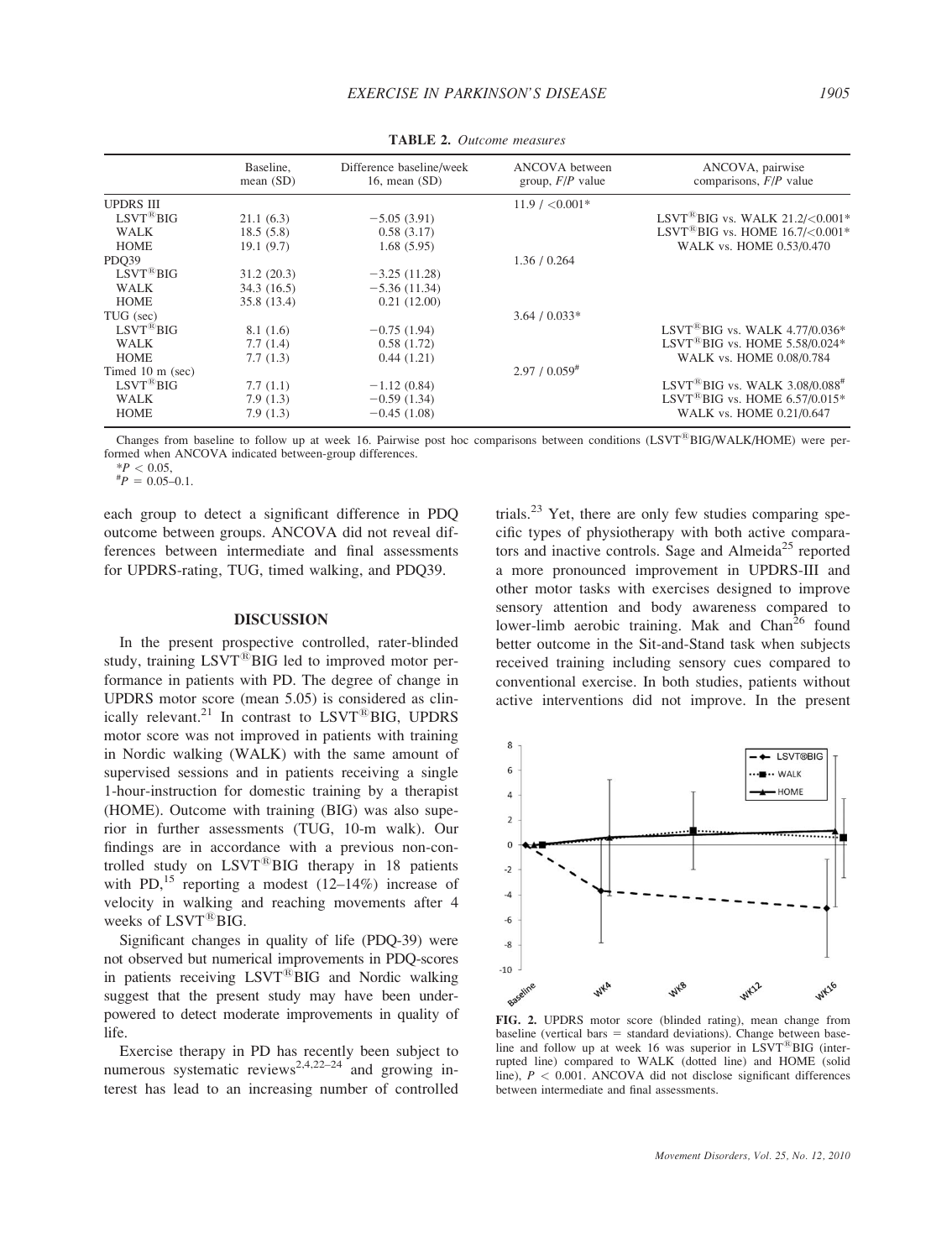study, outcome differed clearly between the active interventions. Intensive one-to-one training (BIG) was found to be more effective than Nordic walking delivered as a group training. Differences in training techniques may have contributed to the results. In addition, it is likely that individual face-to-face interaction with the therapist was more crucial for successful outcome than total exercise-time. Further studies are needed to explore differences in cost-effectiveness between the (more expensive) individual training (BIG), group treatments, and self-supervised domestic exercise.

Additional exercise and adjustments of medication in some patients during the course of the trial are methodological limitations of the present study. Yet, a more rigid protocol, requiring patients to abstain from any further exercise and any changes of medication for a 16-week observation period, was not considered feasible in the given clinical setting and would have inferred a larger number of drop outs. Since small adjustments of medication and additional exercise were equally distributed between groups it is unlikely that these factors were crucial for the superior outcome in BIG. Yet, the relatively high level of additional exercise (2.1–2.6 hr per week) may have influenced overall outcome. A recent study comparing physiotherapistsupervised and self-supervised home exercise reported equal improvements after 8 weeks of training. $27$  Positive effects of intensive domestic exercise are likely to have contributed to relatively stable follow-up performance in the HOME group and may also have blurred effects of Nordic walking in this study. In contrast to the present results, a 6-week Nordic walking training was reported to improve timed walking tests, TUG, and quality of life (PDQ-39) in a recent study.<sup>10</sup> Endurance and velocity in long walking distances (5–7 km) seemed to improve in patients performing Nordic walking in the present study, but this was not systematically assessed.

Most current physiotherapies in PD rely on compensatory behavior and external cueing to bypass deficient basal ganglia function.<sup>5,7,28–30</sup> By contrast, other protocols do not focus on teaching compensations but rather on retraining of deficient functions. Task-specific repetitive high-intensity exercises in PD include treadmilltraining,  $31$  training of compensatory steps,  $9$  walking,  $32$ and muscle strengthening.<sup>12,33</sup> Training of amplitude in patients with PD was first applied to treat hypophonia with  $LSVT^{\&}LOUD$ . Training of amplitude rather than speed was chosen as the main focus in  $LSVT^{\&}LOUD$ and training (BIG) since training of velocity can induce faster movements while it does not consistently improve movement amplitude and accuracy.  $34,35$  In

Movement Disorders, Vol. 25, No. 12, 2010

contrast, training of amplitude results in bigger, faster, and more precise movement.<sup>34-36</sup>

In our current understanding, deficient speed-amplitude regulation leads to an underscaling of movement amplitude at any given velocity.<sup>35,37,38</sup> Multiple repetitions, high intensity, and complexity are used in  $LSVT^{\&}LOUD$ and training (BIG) to restore speed-amplitude regulation. Continuous feedback on motor performance and training of movement perception is used to counteract reduced gain in motor activities resulting from disturbed sensorimotor processing.39 Finally, the goal of training (BIG) is to teach patients to use bigger movements in routine activities to provide sustained training in everyday movements. Detailed guidelines have been defined for  $LSVT^{\&}LOUD$  and training  $(BIG)^{18}$  to ensure standardized implementation in clinical practice.

The present study is the first randomized controlled trial comparing training (BIG) with another active intervention. Effects of training (BIG) on UPDRSmotor-scores were superior compared to Nordic walking. Results from studies in speech therapy have shown that improvements of voicing achieved with  $LSVT^{(R)}$ LOUD are retained for up to 2 years after treatment<sup>14</sup> and are associated with transfer to other motor symptoms including mimics and swallowing.<sup>40</sup> Preliminary results from a PET-study showed that reduction of hypophonia after  $LSVT^{\mathcal{B}}$ LOUD is associated with a shift of cortical motor activation towards subcortical areas suggesting more ''automatic'' speech motor processing.<sup>41</sup> Further studies are needed to evaluate whether training (BIG) is likewise associated with long-term improvements, transfer effects (e.g. from large body movements to fine motor functions or voicing), and re-organization of brain activation patterns.

Note added in proof: This article was published online on 28 July 2010. An error was subsequently identified. This notice is included in the online and print versions to indicate that both have been corrected.

Acknowledgments: We thank Deutsche Parkinson Gesellschaft for financial and organizational support, Dr. Helge Iwersen-Schmidt and staff of Zentrum für ambulante Rehabilitation Berlin for providing rooms and technical support and Dr. Brigitte Wegner for support with statistics. We are also grateful to all patients and physicians who have contributed to the success of this study.

Financial Disclosures: Georg Ebersbach: Honoraries for presentations from Boehringer Ingelheim Pharma, Cephalon, Desitin Pharma, GlaxoSmithKline, Valeant, Novartis, Orion, and Schwarz Pharma (UCB). Honoraries for consultancy and advisory board activities from Axxonis Pharma, Boehringer Ingelheim Pharma, Cephalon, Desitin Pharma, Valeant, Orion, Grants from Deutsche Parkinson Gesellschaft (DPV) and Deutsche Forschungs-Gesellschaft (DFG). Jörg Wissel: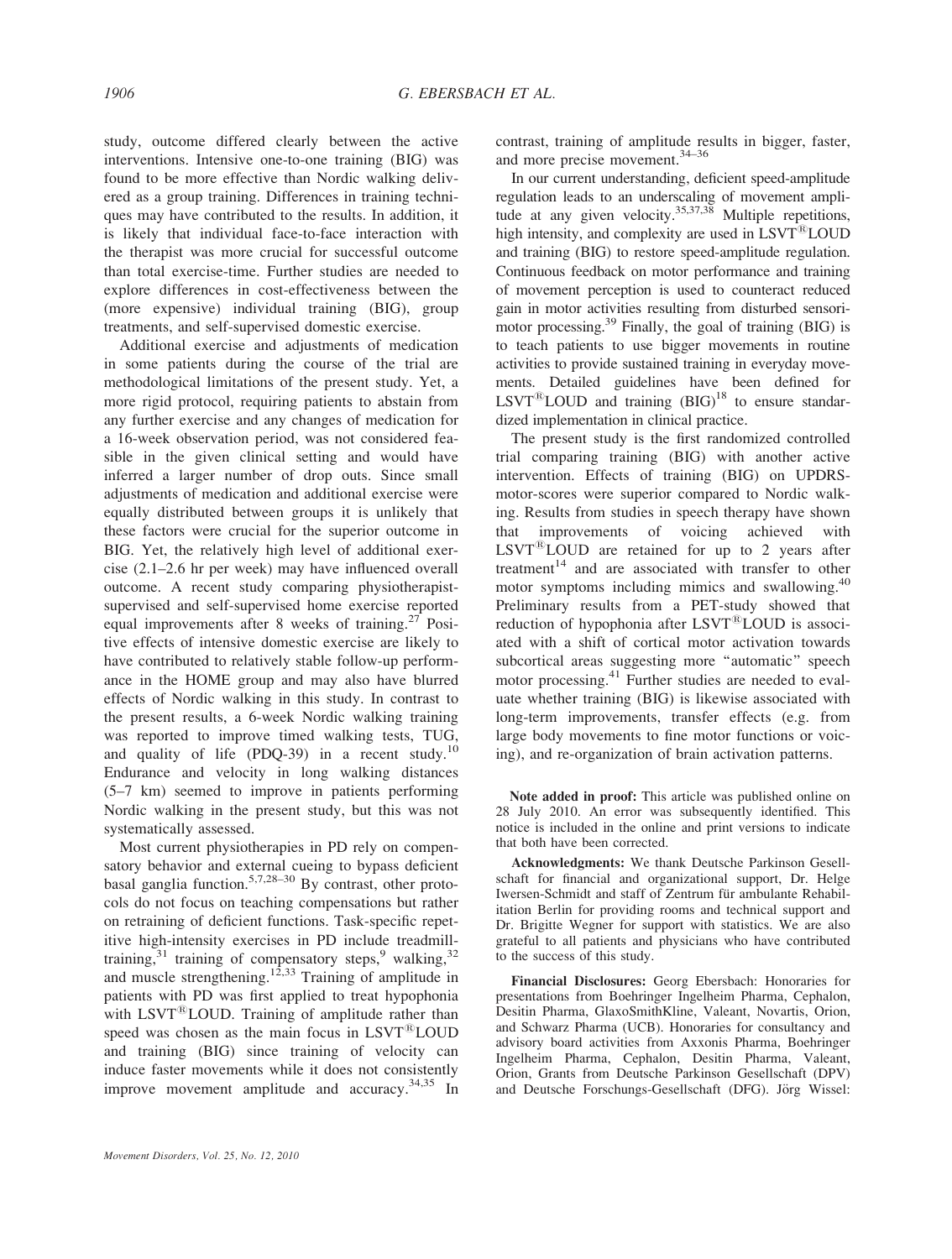Honoraries for presentations and advisory board activities from Allergan, Eisai, Ipsen Medtronic and Merz. Andreas Kupsch: Honoraries for presentations from Allergan, Boehringer Ingelheim Pharma, Desitin Pharma, GlaxoSmithKline, Ipsen, Lundbeck, Merz Pharma, Medtronic, Novartis, Orion, and Schwarz Pharma (UCB). Honoraries for advisory board activities and consultancy from Novartis and Medtronic. Grants from Deutsche Forschungs-Gesellschaft (DFG) and Fresenius-Körner-Foundation.

Author Roles: Georg Ebersbach: Research project: conception and organization; Statistical analysis: design and execution; Manuscript: writing of the first draft. Almut Ebersbach: Research project: conception, organization, and execution; Statistical analysis: execution and review and critique; Manuscript: review and critique. Daniela Edler: Research project: conception, organization, and execution; Manuscript: review and critique. Matthias Kusch: Research project: execution; Manuscript: review and critique. Olaf Kaufhold: Research project: conception, organization, and execution; Manuscript: review and critique. Jörg Wissel: Research project: conception and organization; Manuscript: review and critique. Andreas Kupsch: Research project: organization; Statistical analysis: review and critique; Manuscript: review and critique.

## **REFERENCES**

- 1. Keus SH, Bloem BR, Hendriks EJ, Bredero-Cohen AB, Munneke M. Evidence-based analysis of physical therapy in Parkinson's disease with recommendations for practice and research. Mov Disord 2007;22:451–460.
- 2. Suchowersky O, Gronseth G, Perlmutter J, Reich S, Zesiewicz T, Weiner WJ. Practice parameter: neuroprotective strategies and alternative therapies for Parkinson disease (an evidence-based review): report of the Quality Standards Subcommittee of the American Academy of Neurology. Neurology 2006;66:976–982.
- 3. Keus SH, Bloem BR, van Hilten JJ, Ashburn A, Munneke M. Effectiveness of physiotherapy in Parkinson's disease: the feasibility of a randomised controlled trial. Parkinsonism Relat Disord 2007;13:115–121.
- 4. Deane KH, Ellis-Hill C, Jones D, et al. Systematic review of paramedical therapies for Parkinson's disease. Mov Disord 2002;17: 984–991.
- 5. Morris ME, Iansek R, Matyas TA, Summers JJ. Stride length regulation in Parkinson's disease. Normalisation strategies and underlying mechanisms. Brain 1996;119 (Part 2):551–568.
- 6. Lim I, van Wegen E, de Goede C, et al. Effects of external rhythmical cueing on gait in patients with Parkinson's disease: a systematic review. Clin Rehabil 2005;19:695–713.
- 7. Nieuwboer A, Kwakkel G, Rochester L, et al. Cueing training in the home improves gait-related mobility in Parkinson's disease: the RESCUE trial. J Neurol Neurosurg Psychiatry 2007;78:134–140.
- 8. Platz T, Brown RG, Marsden CD. Training improves the speed of aimed movements in Parkinson's disease. Brain 1998;121 (Part 3):505–514.
- 9. Jobges M, Heuschkel G, Pretzel C, Illhardt C, Renner C, Hummelsheim H. Repetitive training of compensatory steps: a therapeutic approach for postural instability in Parkinson's disease. J Neurol Neurosurg Psychiatry 2004;75:1682–1687.
- 10. van Eijkeren FJ, Reijmers RS, Kleinveld MJ, Minten A, Bruggen JP, Bloem BR. Nordic walking improves mobility in Parkinson's disease. Mov Disord 2008;23:2239–2243.
- 11. Ashburn A, Fazakarley L, Ballinger C, Pickering R, McLellan LD, Fitton C. A randomised controlled trial of a home based exercise programme to reduce the risk of falling among people

with Parkinson's disease. J Neurol Neurosurg Psychiatry 2007; 78:678–684.

- 12. Dibble LE, Hale TF, Marcus RL, Droge J, Gerber JP, LaStayo PC. High-intensity resistance training amplifies muscle hypertrophy and functional gains in persons with Parkinson's disease. Mov Disord 2006;21:1444–1452.
- 13. Schenkman M, Cutson TM, Kuchibhatla M, et al. Exercise to improve spinal flexibility and function for people with Parkinson's disease: a randomised controlled study. J Am Geriatr Soc 1998;46:1207–1216.
- 14. Ramig LO, Sapir S, Countryman S, et al. Intensive voice treatment (LSVT) for patients with Parkinson's disease: a 2 year follow up. J Neurol Neurosurg Psychiatry 2001;71:493-498.
- 15. Farley BG, Koshland GF. Training BIG to move faster: the application of the speed-amplitude relation as a rehabilitation strategy for people with Parkinson's disease. Exp Brain Res 2005; 167:462–467.
- 16. Fahn S, Elton R, Committee UD. The Unified Parkinson's Disease Rating Scale. In: Fahn S, Marsden CD, Calne D, editors. Recent developments in Parkinson's disease, Vol.2. Florham Park: Macmillan Healthcare Information; 1987. pp 153–163.
- 17. Hughes AJ, Ben-Shlomo Y, Daniel SE, Lees AJ. What features improve the accuracy of clinical diagnosis in Parkinson's disease: a clinicopathologic study. Neurology 1992;42: 1142–1146.
- 18. Farley BG, Fox CM, Ramig L, Farland DC. Intensive amplitudespecific therapeutic approaches for Parkinson's disease. Topics Ger Rehabil 2008;24:99–114.
- 19. Jenkinson C, Fitzpatrick R, Peto V, Greenhall R, Hyman N. The Parkinson's Disease Questionnaire (PDQ-39): development and validation of a Parkinson's disease summary index score. Age Ageing 1997;26:353–357.
- 20. Morris S, Morris ME, Iansek R. Reliability of measurements obtained with the timed ''Up & Go'' test in people with Parkinson disease. Phys Ther 2001;81:810–818.
- 21. Schrag A, Sampaio C, Counsell N, Poewe W. Minimal clinically important change on the unified Parkinson's disease rating scale. Mov Disord 2006;21:1200–1207.
- 22. Jobges EM, Spittler-Schneiders H, Renner CI, Hummelsheim H. Clinical relevance of rehabilitation programs for patients with idiopathic Parkinson syndrome. II: symptom-specific therapeutic approaches. Parkinsonism Relat Disord 2007;13:203–213.
- 23. Keus SH, Munneke M, Nijkrake MJ, Kwakkel G, Bloem BR. Physical therapy in Parkinson's disease: evolution and future challenges. Mov Disord 2009;24:1–14.
- 24. Goodwin VA, Richards SH, Taylor RS, Taylor AH, Campbell JL. The effectiveness of exercise interventions for people with Parkinson's disease: a systematic review and meta-analysis. Mov Disord 2008;23:631–640.
- 25. Sage MD, Almeida QJ. Symptom and gait changes after sensory attention focused exercise vs aerobic training in Parkinson's disease. Mov Disord 2009;24:1132–1138.
- 26. Mak MK, Hui-Chan CW. Cued task-specific training is better than exercise in improving sit-to-stand in patients with Parkinson's disease: a randomized controlled trial. Mov Disord 2008; 23:501–509.
- 27. Lun V, Pullan N, Labelle N, Adams C, Suchowersky O. Comparison of the effects of a self-supervised home exercise program with a physiotherapist-supervised exercise program on the motor symptoms of Parkinson's disease. Mov Disord 2005;20: 971–975.
- 28. Marchese R, Diverio M, Zucchi F, Lentino C, Abbruzzese G. The role of sensory cues in the rehabilitation of parkinsonian patients: a comparison of two physical therapy protocols. Mov Disord 2000;15:879–883.
- 29. Rubinstein TC, Giladi N, Hausdorff JM. The power of cueing to circumvent dopamine deficits: a review of physical therapy treatment of gait disturbances in Parkinson's disease. Mov Disord 2002;17:1148–1160.